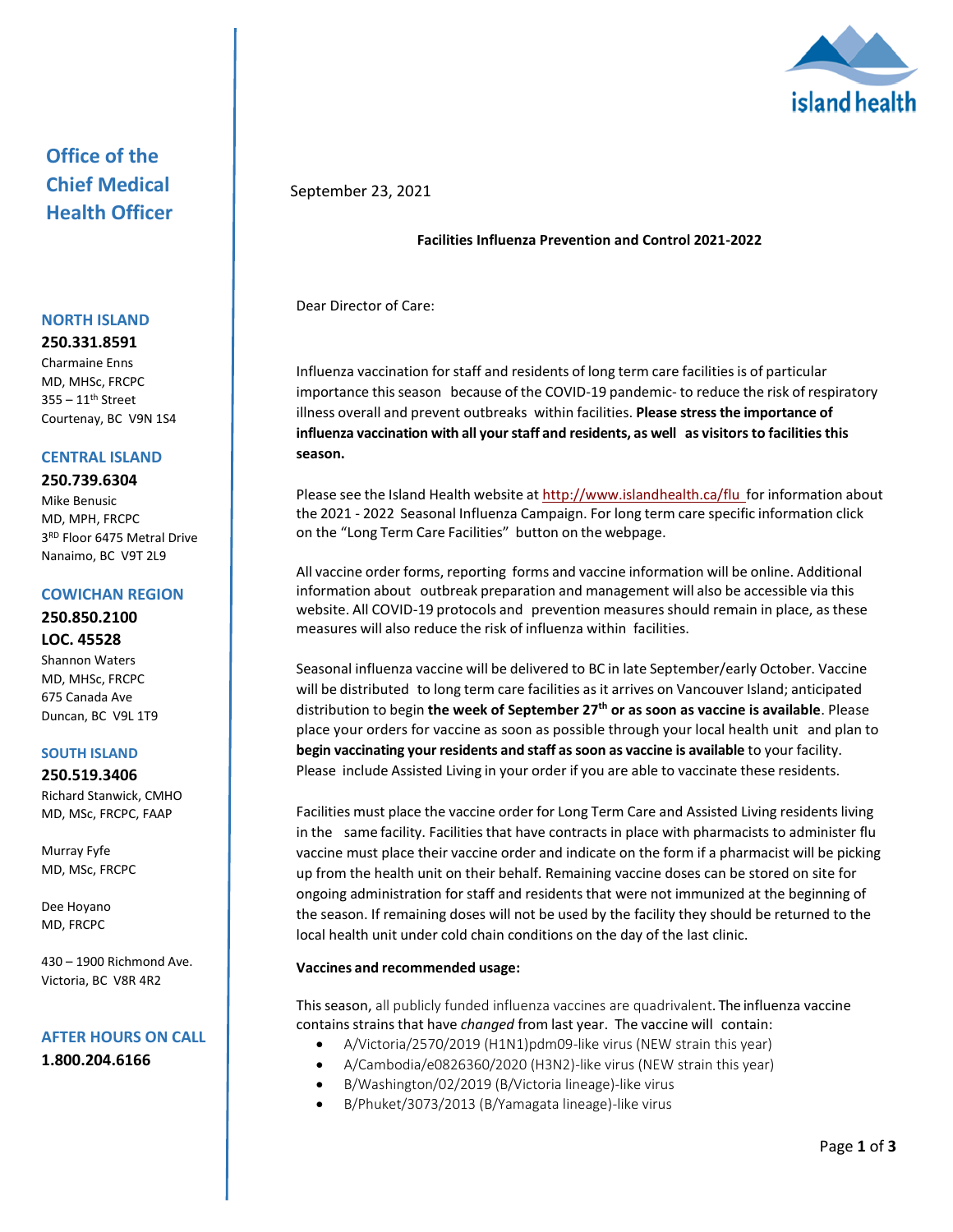**Publicly funded influenza vaccines available for long-term care residents and staff this year include:**

| Product                            | <b>Intended Age Group</b>                                                                                                                                                                                                              | <b>Product Presentation</b>                |
|------------------------------------|----------------------------------------------------------------------------------------------------------------------------------------------------------------------------------------------------------------------------------------|--------------------------------------------|
| Fluzone®                           | Individuals > 65 years and<br>older living in long-term                                                                                                                                                                                | *Pre-filled syringe                        |
| <b>High-Dose</b><br>(Quadrivalent) | care and assisted living<br>facilities<br>This publicly funded product<br>will be restricted to LTC,<br>Assisted Living and living in<br><b>First Nations communities</b><br>only and will not be available<br>through other community |                                            |
|                                    | vaccine providers.                                                                                                                                                                                                                     |                                            |
| FluLaval Tetra <sup>®</sup>        | Residents and staff of facilities<br>$\bullet$<br>less than 65 years of age                                                                                                                                                            | Multi-dose vial                            |
| (Quadrivalent)                     |                                                                                                                                                                                                                                        |                                            |
| FLuZone®<br>(Quadrivalent)         | Residents and staff of facilities<br>$\bullet$<br>less than 65 years of age                                                                                                                                                            | *Pre-filled syringe and multi-dose<br>vial |
| Afluria Tetra <sup>®</sup>         | Residents and staff of facilities<br>$\bullet$                                                                                                                                                                                         | Multi-dose vial                            |
|                                    | less than 65 years of age                                                                                                                                                                                                              | (Not available until                       |
| (Quadrivalent)                     |                                                                                                                                                                                                                                        | week of November 8 <sup>th</sup> )         |

**\*Pre-filled syringestake up approximately 10 times as much fridge space as multi-dose vials.**

For the general public, there will be FluMist available for children, in addition to FluLaval, Fluzone and Afluria Tetra. These will be available through pharmacists, physicians and Public Health clinics.

## **Guidance on Influenza Vaccination Administration during COVID-19 pandemic:**

Please review the guidance on the safe administration of influenza vaccine in the BCCDC Immunization Manual (online) or the link below:

http://www.bccdc.ca /resource-gallery/Docu ments/Guidel ines%20and%20Forms/ [Guidelines%20and%20Manuals/Epid/CD%](http://www.bccdc.ca/resource-gallery/Documents/Guidelines%20and%20Forms/Guidelines%20and%20Manuals/Epid/CD%20Manual/Chapter%202%20-%20Imms/Guidance_for_Influenza_Vaccine_Delivery_During_COVID-19.pdf) 20Manual/Chapter%202%20 -%20Imms/ Guidance for Influ enza\_Vaccin e\_Delivery \_During COVID -19.pdf

If you have a healthcare provider coming into your facility to administer influenza vaccine to your residents, please ensure that they are familiar with and adhering to these guidelines.

## **Resourcesfor Facilities:**

Information documents with more detailed information for long term care facilities will be available on the Island Health Influenza website at the end of September [\(www.islandhealth.ca/learn-about-health/flu-influenza/influenza-information-forms-long-term-care](http://www.islandhealth.ca/learn-about-health/flu-influenza/influenza-information-forms-long-term-care-facilities)[facilities\).](http://www.islandhealth.ca/learn-about-health/flu-influenza/influenza-information-forms-long-term-care-facilities)